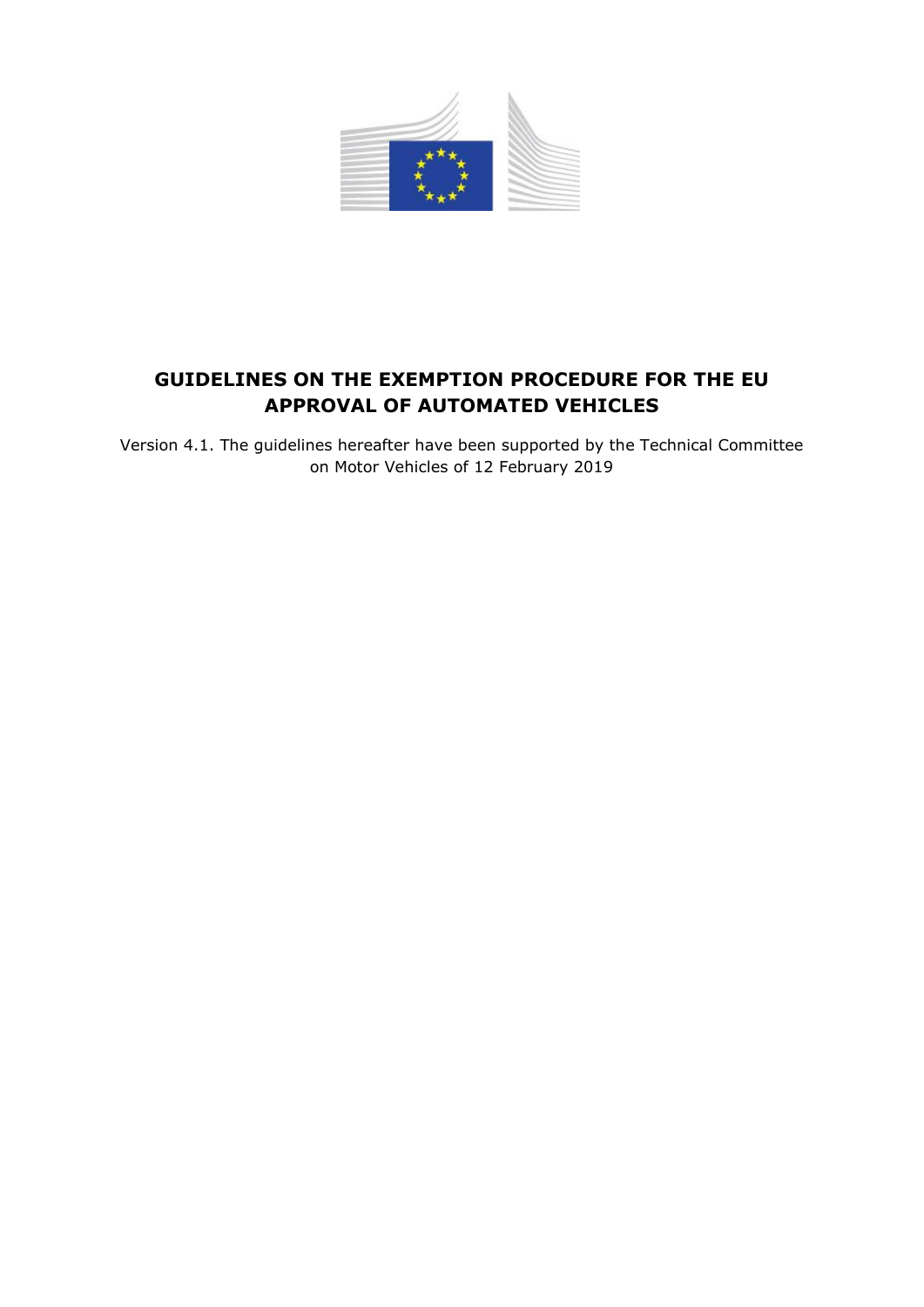#### **A. PURPOSE AND SCOPE OF THE GUIDELINES**

The Commission adopted on 17 May 2018 an EU strategy on automated and connected mobility (CAM)**<sup>1</sup>** . As part of the strategy, the Commission announced its intention to work with Member States in 2018 on guidelines to ensure a harmonised approach for exemption procedure for the EU approval of automated vehicles. This is the purpose of this document.

Technologies not foreseen by EU vehicle rules such as automated driving can already be approved through an EU exemption procedure<sup>2</sup>. Pending the adoption of harmonised EU requirements, the approval is granted on the basis of a national ad-hoc safety assessment which is mutually recognized by other Member States through a Commission decision. The vehicle type can then be placed on the EU market like any other EU approved vehicle.

The purpose of these guidelines is to harmonize the practice of Member States for the national ad-hoc assessment of automated vehicles and to streamline the mutual recognition of such assessment, as well as to ensure fair competition and transparency.

In line with the priorities of work proposed in the CAM strategy, the focus on these guidelines will be on automated vehicles that can drive themselves in a limited number of driving situations (SAE levels 3 and 4- see figure below) which are already being tested and are expected on a commercial basis by 2020.



**Figure: Different levels of automation (source: Society of Automotive Engineers-SAE)**

The EU exemption procedure is in principle limited to series production vehicles. For lower volumes or prototypes, other procedures exist (national individual approvals, national small series).

 $\overline{a}$ 

<sup>1</sup> <https://eur-lex.europa.eu/legal-content/EN/TXT/?uri=CELEX:52018DC0283>

<sup>&</sup>lt;sup>2</sup> Directive 2007/46/EC on the approval of motor vehicles (Article 20) to be replaced by Regulation (EU) No. 858/2018 on vehicle approval and market surveillance) (Article 39) from 1 September 2020.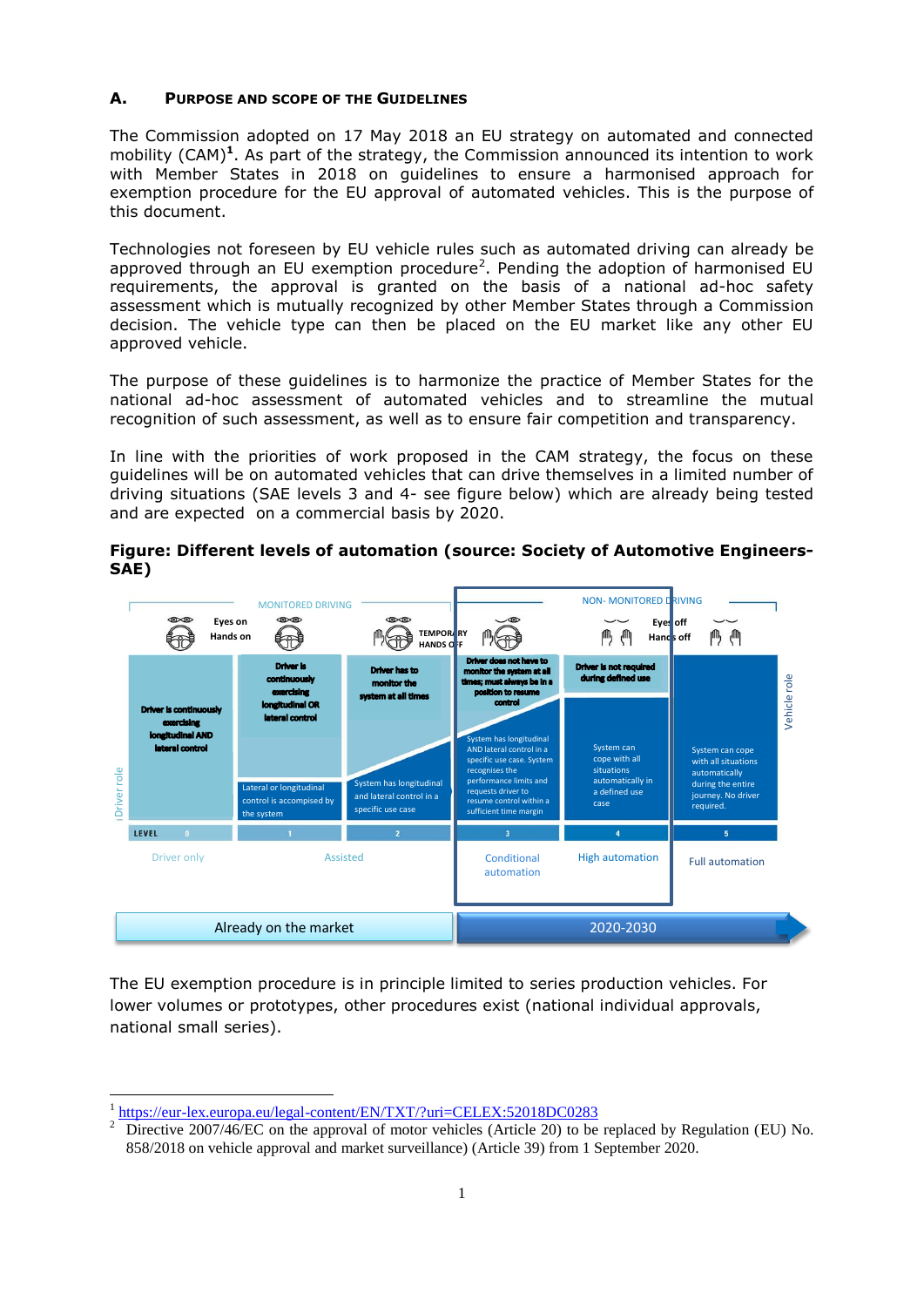### **B. PROCEDURE**

(From Article 20 of Directive 2007/46 and Article 39 of Regulation (EU) No 858/2018)

1. The manufacturer shall apply in the type-approval authority of one Member State.

The layout of the documentation to be provided by the manufacturer can be found in Annex 1

2. The Member State may grant a provisional approval to the vehicle type, valid only in its territory, in respect of a type of vehicle covered by the exemption sought, provided that it informs the Commission and the other Member States thereof without delay by means of a file containing the following elements:

(a) the reasons why the technologies or concepts in question make the whole vehicle type incompatible with the requirements; It shall describe which systems, component and separate technical units are in compliance with the legislation and which ones are not. Interactions between the different systems of the vehicles for the automated driving function should also be considered.

(b) a description of the safety and environmental considerations concerned and the measures taken. These guidelines shall be used as a basis for the assessment of the automated driving function by the type-approval authority. As an alternative, the Commission and the Member States may agree to use a draft amendment to the relevant EU or UNECE requirements as a basis.

(c) a description of the tests, including their results, demonstrating that, by comparison with the requirements from which exemption is sought, at least an equivalent level of safety and environmental protection is ensured.

3. The Commission shall decide by means of an implementing act (Vote in the Technical Committee Motor Vehicles), whether or not to allow the Member State to grant an EC type-approval in respect of that type of vehicle(converting the provisional approval into an EC approval). The Commission decision shall be based on these guidelines, shall clearly identify the functionality concerned, the basis under which the approval was granted. The decision shall be made public.

Based on the risk assessment and possible upcoming harmonized requirements, the validity of the approval can be limited in time (minimum 36 month) or in numbers. If the necessary steps to adapt the regulatory acts have not been taken, the validity of an exemption may be extended with another Commission decision.

4. Pending the decision of the Commission, other Member States may decide to accept the provisional approval referred to in paragraph 2 on their territory.

5. The scope of an already granted exemption may be extended by another Commission decision on the basis of a simplified documentation provided by the type-approval authority explaning the difference between the new vehicle type and the vehicle type already covered by an exemption.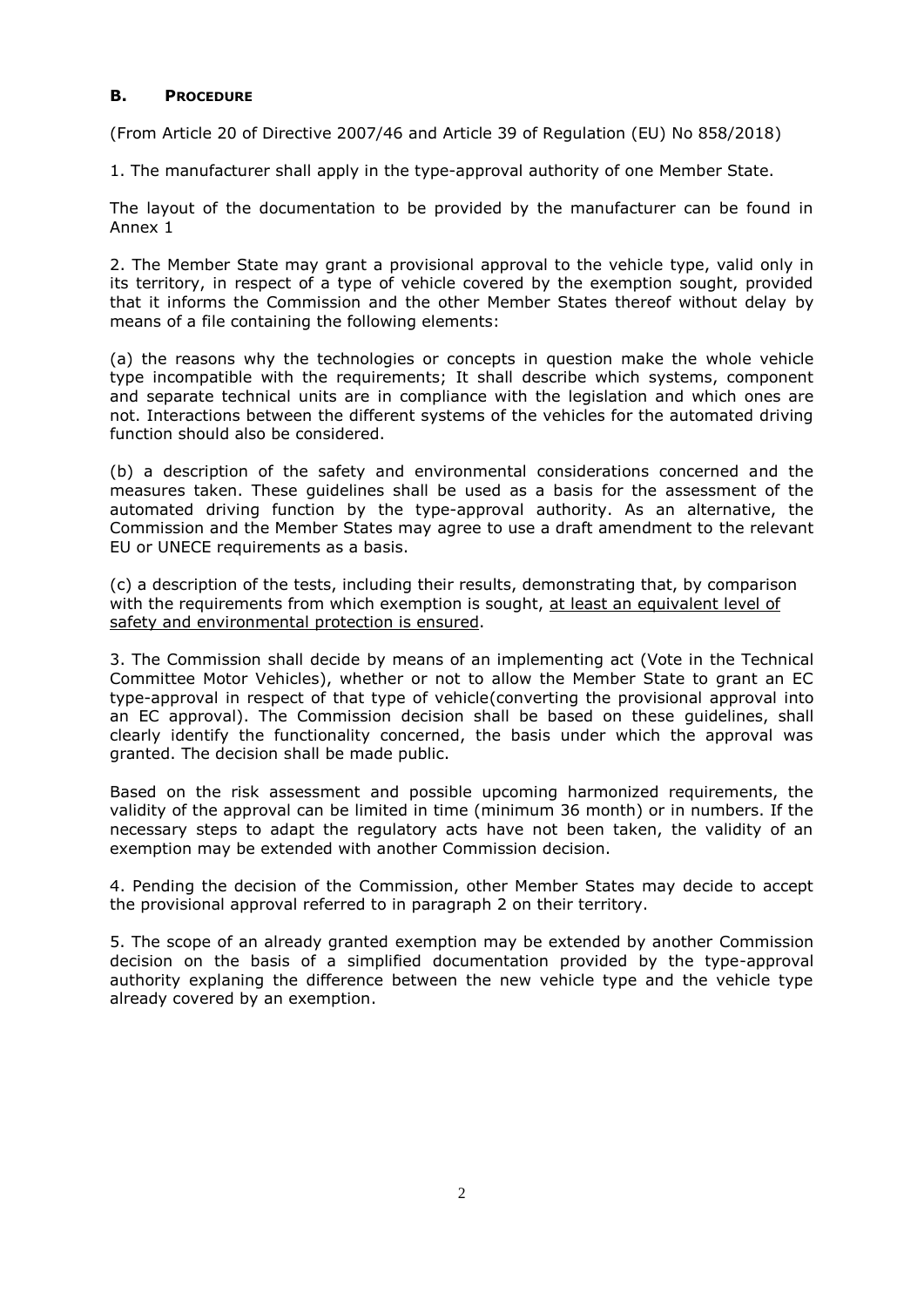### **C. SAFETY REQUIREMENTS**

#### **1. SYSTEM PERFORMANCE IN THE AUTOMATED DRIVING MODE**

1. When in the automated driving mode ("Operational Domain"-OD), the automated vehicle drives and shall replace the driver for all the driving tasks under the situations which can be reasonably expected in the OD.

2. When in the automated driving mode, the vehicle shall not cause any traffic accidents that are rationally foreseenable and preventable.

3. When in the automated driving mode, the vehicle shall have a predictable and careful behaviour and shall allow an appropriate interaction with other road users (e.g. obey to orders by authorities or communication with other road users when needed).

4. When in the automated driving mode ("Operational Domain"-OD), the automated vehicle shall drive in accordance with the traffic rules.

5. The manufacturer shall declare to the type-approval authority the scope of the automated driving mode (so called operational domain(s) (OD)) where and when the automated driving system is designed to operate. This shall include at a minimum:

- Road conditions (motorways/expressways, general roads, number of lanes, existence of lane marks, roads dedicated to automated driving vehicles, etc.)
- Geographical area (urban and mountainous areas, Geofence setting, etc.)
- Environmental conditions (weather, night-time limitations, etc.)
- Speed range
- Other conditions that must be fulfilled for the safe operation in the driving mode.

6. An automated driving system shall recognize whether or not the situation is within the set OD, and operate only in that OD.

7. The system shall be safe by design to cope with any situation within the OD (environment perception capabilities, ability to take right decisions and perform the right dynamic driving tasks and allow interaction with other road users) without continuous supervision by the driver. The vehicle design shall ensure that the vehicle will not cause any accident within the OD. The vehicle shall also be designed to minimize potential effects of errors from the vehicles' users, inside and outside of the vehicle, and of other road users.

8. In particular, the vehicle shall be able to keep a safe distance with other vehicles in front, exibit caution in occluded areas, leave time and space for others in lateral maneuvers, be cautious with right-of-ways and if an accident can be safely avoided without causing another it shall be avoided.

9. The OD shall be set in a way that it allows the driver to take over safely from the automated system (i.e. only take over requests in low risk situations) and in compliance with the relevant traffic rules.

10. The system shall detect when it is difficult to continue in the automated driving mode, for instance when reaching the boundaries of the OD or in case of failure.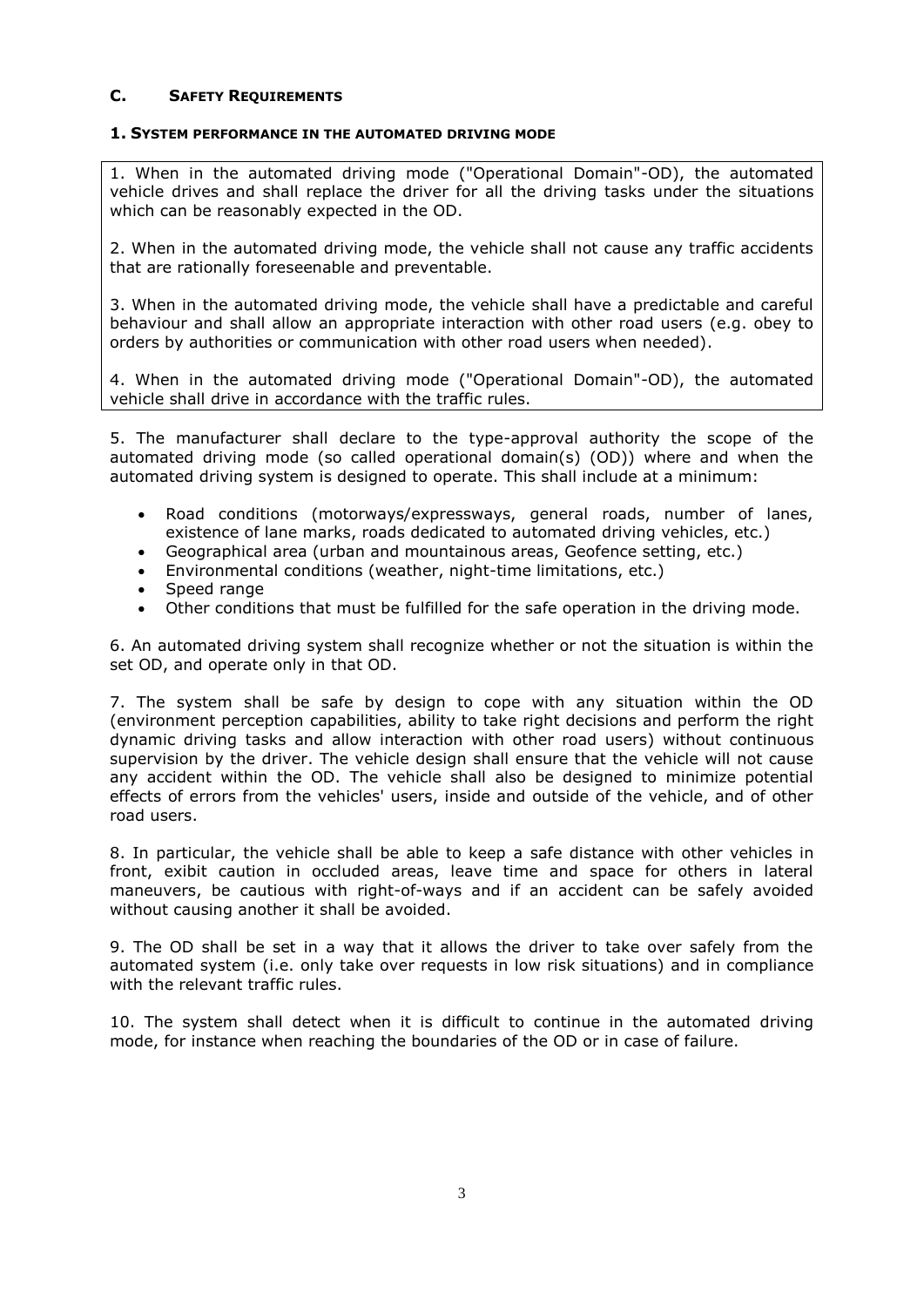### **2. DRIVER/OPERATOR/PASSENGER INTERACTION**

11. The activation of the automated driving mode shall only be possible when the conditions of the OD are met. Means shall be provided to humans (driver or if no driver, passenger or operation control center) to deactivate or override immediately the automated mode in an easy manner. The system may however momentarily delay deactivation when an immediate human deactivation could compromise safety.

12. The vehicle shall always inform the driver (or person responsible for operation) or passengers about the operational status (operational, failure, etc.) of the system in an unambiguous manner.

13. The driver shall be made aware of the use and the limits of the automated driving mode, as well as which tasks other than driving may be enabled by the system for the driver<sup>3</sup>.

14. If the system is designed to request the driver to take over under some circumstances, the system shall monitor whether the driver is ready to take over driving from the system. It shall ensure through appropriate design (e.g. driver monitoring system) and warnings that the driver remains available to respond to take over request and prevent any foreseeable and preventable misuse by the driver in the OD.

15. For vehicles designed to operate only with no driver (e.g. driverless shuttles), a communication function shall be provided to send an emergency notification to an operation control centre. A camera and voice communication device shall be provided in the vehicle so that an operation control centre can monitor the situation inside the vehicle.

### **3. TRANSITION OF THE DRIVING TASKS**

16. The system may request the driver to take over with a sufficient lead time in particular when the system determines that it is difficult to continue automated driving mode, such as when the situation becomes outside the OD, or when a problem has occurred to the automated vehicle.

17. The system shall remain in the automated driving mode as long as the driver has not taken over, and/or will otherwise transfer to a minimum risk manoeuvre.

18. The system shall be designed to enable the driver to clearly recognize the take over request from the system.

19. The system shall be able to determine whether or not the driver has taken over.

# **4. MINIMUM RISK MANOEUVRE**

**.** 

20. When the system detects that it is difficult to continue in the automated driving mode, it shall be able to transfer to a minimal risk condition (with or without take over request) through a minimal risk manoeuvre.

21. Other road users shall be informed that the vehicle is performing a minimum risk manoeuvre in accordance with applicable traffic rules (e.g. hazard lights, brake lights, turning indicators).

 $3$  This is only about the technical capability of the system and without predjudice to national traffic rules.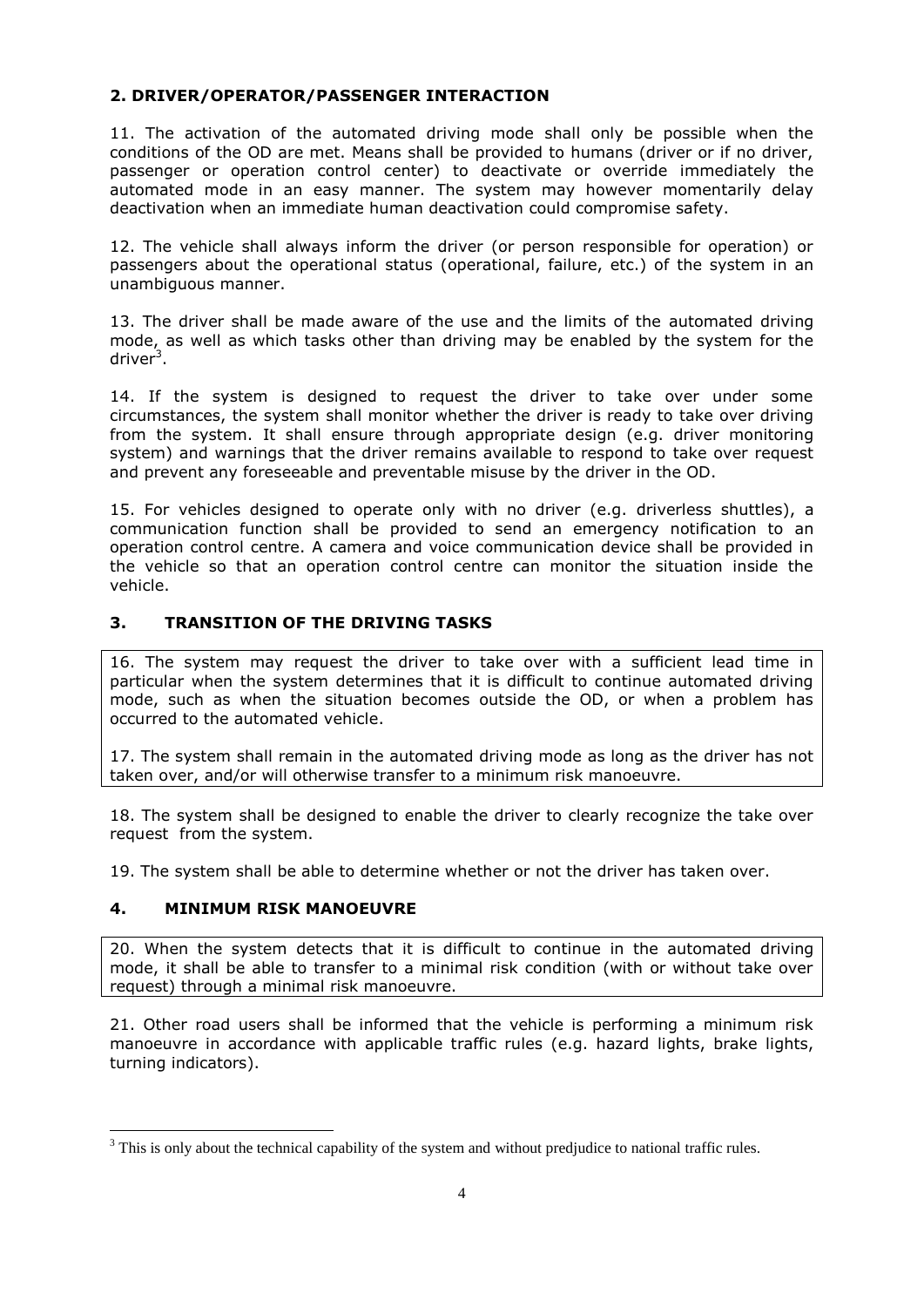22. The Minimum Risk Manoeuvre (MRM) shall comply with traffic rules. MRM settings for automated vehicles may include measures to stay in or change the lane while warning to the surrounding and automatically stop the vehicle in a safe manner on the side of the road. The driver may be asked to take over at the end of the minimum risk manoeuvre (e.g. to park on the side of the road in case of level 3 lane keeping system).

# **5. INSTALLATION OF EVENT DATA RECORDERS**

23. Automated vehicles should be equipped with an on-board device that records the operational status of the automated driving system and the status of the driver to determine who was driving during an accident.

24. This data collected shall allow to assign liability in case of accident and shall allow to assess if the driver or the vehicle properly reacted to the situation. It shall at least include the operation status of the automated driving system, state of the driver, information on surrounding, control information of the vehicle.

25. The on-board device shall be able to cope with a vehicle crash (similar to ecall e.g resistance to heavy accelearation and fire).

26. The on-board device shall be able to store data in a secured manner, comply with EU data protection legislation and be protected against manipulation. It shall also allow the access by relevant national authorities.

27. More specific requirements for data recording devices (recording time, retention time, for what purposes data is used, standardized access, how to handle personal information, etc.) may be developed on the basis of the experience gained.

# **6. CYBERSECURITY**

**.** 

28. The Vehicle shall be designed to protect the vehicle against automated vehicle hacking using state of the art techniques<sup>4</sup> and comply with EU data protection legislation. This includes risk assessment by the manufacturer, design measures and adequate processes to avoid, mitigate and react to cyber attacks.

29. Vehicle manufacturers shall take measures such as those related to updating of software, etc., installed in automated vehicles necessary to ensure in-use cybersecurity over its lifetime.

# **7. SAFETY ASSESMENT AND TESTS**

30. Automated vehicles, their systems, components and technical units shall comply to the largest extent with the existing EU Safety Regulations listed in Annex IV to Directive 2007/46/EC, unless they are incompatible with the purpose of the automated vehicles.

31. The Type-approval authority shall assess that the manufacturer has put in place a robust design and validation process of the automated system with the goal to ensure that the vehicle complies with these guidelines, particularly that it will not cause accidents and will provide safe take over requests and minimum risk manoeuvres. The type-approval authority shall make a finding of safety equivalence based on the manufacturer's safety evaluation report documenting testing, validation, and assessment.

 $4$  See for instance the most recent requirements on cybersecurity by the UN (WP.29) or other organizations (SAE J3061 and ISO/SAE21434).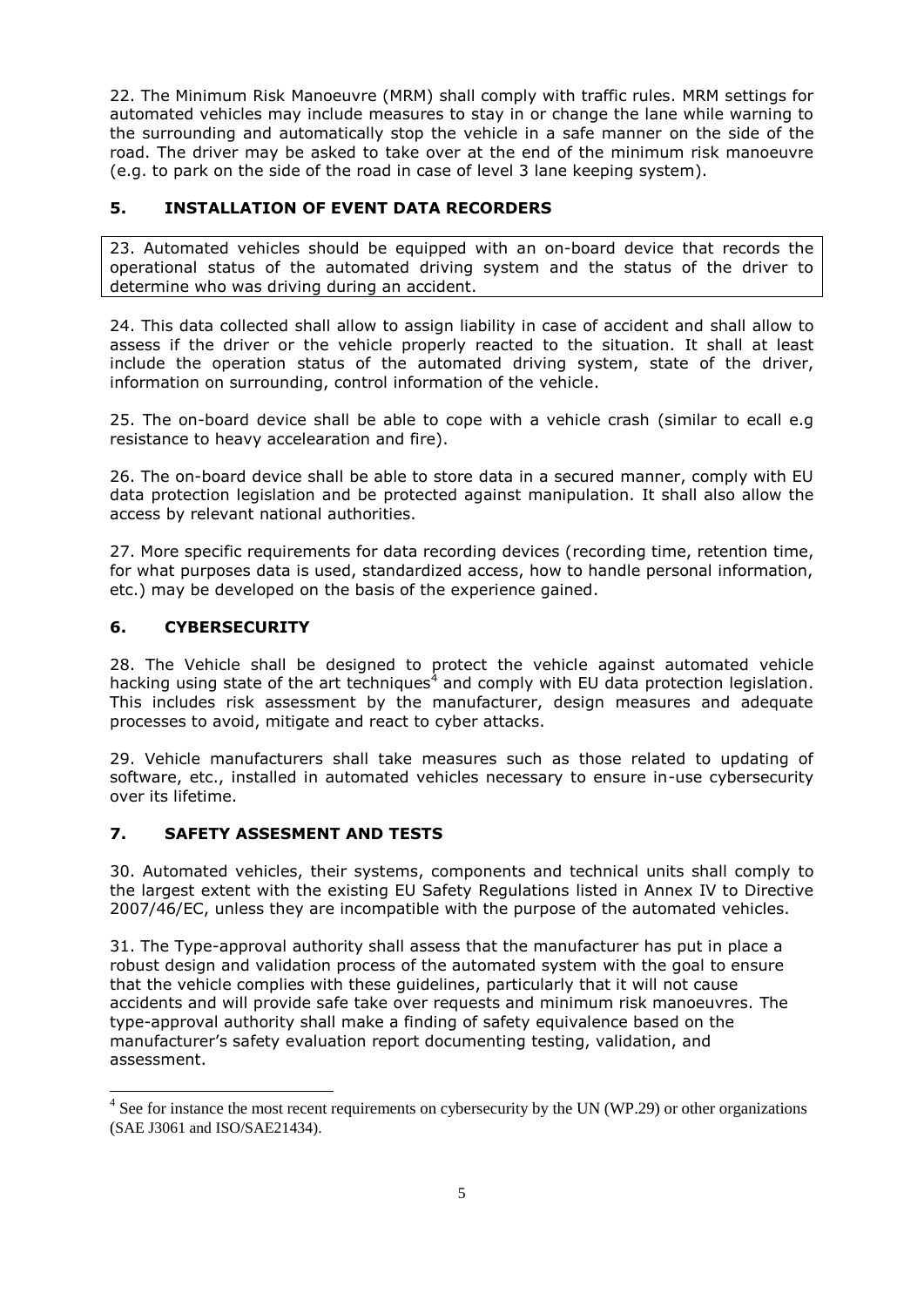32. The manufacturer shall in particular demonstrate that it has conducted a hazard and safety risk analysis for the automated system, its integration in the overall vehicle design and the broader transportation ecosystem and put in place adequate design and redundancy to cope with these risk and hazards (safety concept).

33. Systems shall in particular be designed to cope with risks that could impact safety critical functionality due to cyber-attacks and failure (functional safety) but also potential inadequate control, undesirable control actions, driver misuse and inadequate interaction with other road users (operational safety). Relevant demonstration methods include ISO 26262 for functional safety<sup>5</sup> and a system-theoretic process analysis (STPA)<sup>6</sup> for operational safety or an equivalent method such as draft ISO PAS 21448.

34. All design decisions shall be tested, validated and verified by the manufacturer as individual subsystem and as part of the entire vehicle architecture.

35. The type-approval authorities or the technical services acting on their behalf shall make a finding of safety equivalence based on the manufacturer's safety evaluation report documenting testing, validation, and assessment methods listed above. They shall verify that the hazard and safety risk analysis is designed to cover all types of system failures and driving hazards for the system concerned, and to assess their criticity. They shall assess that the logical chart of responses to risk (e.g. redundancy, manoeuvers) covers the range of identified system failures and driving hazards. They shall ensure that the human – machine interactions have been properly assessed, based on a relevant set of tests and users. They shall carry out a minimum number of tests to verify that the vehicle subject to the exemption operates safely from the functional and operational safety point of view considering on one hand the most critical failure and driving scenarios, and on the other hand, the carefulness and understandability of operation by other road users in non critical scenarios. They shall ensure that there is a transparent method of measuring the operational/run-time performance of the system. The minimum number of tests should include false negative and false positive test scenarios. Simulation method may be used, subject to their validation the approval authorities/technical services in accordance with the procedure for virtual testing in Directive 2007/46/EC or Regulation 858/2018.

36. The type-approval authorities or the technical services acting on their behalf shall have access to the system to carry out the vehicle safety assessment.

37. The type-approval authority or/and the technical services acting on its behalf shall have the necessary competences, certifications and training to carry out the vehicle safety assessment and tests listed above.

# **8. INFORMATION PROVISION TO AUTOMATED VEHICLE USERS**

38. Vehicle manufacturers shall inform automated vehicle users of the following points using easy-to-understand materials, etc., and take measures to make them understandable:

- Operational conditions of the system, scope of OD, functional limitations
- Means to deactivate the automated driving mode
- Driver's tasks (such as the need for the driver to take over driving when the system cannot continue driving for level 3 vehicles)
- Possible action to take other than driving according to the performance of the system and its operation status (for level 3 vehicles)

**.** 

<sup>&</sup>lt;sup>5</sup> Not covering cyber attacks however.

<sup>&</sup>lt;sup>6</sup> See for instance <http://uspas.fnal.gov/materials/14JAS/JAS14-Thomas-Lecture.pdf>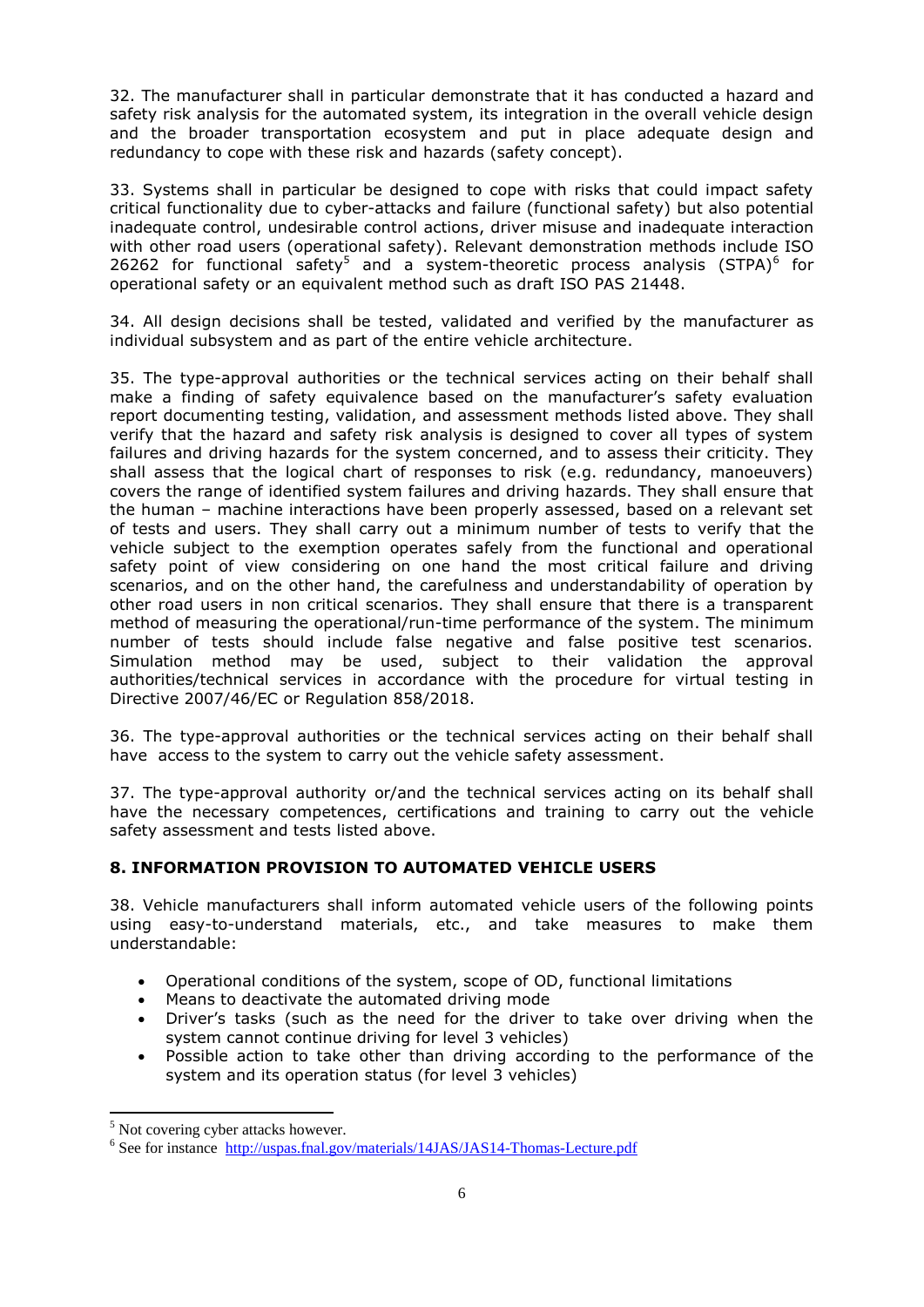- Information related to indications by HMI (whether or not the automated driving system is operating, etc.)
- User behaviour to adopted in case of urgency
- Behaviours of the vehicle when a problem has occurred to the system
- Need to conduct proper maintenance (inspection) and software update of in-use automated vehicles.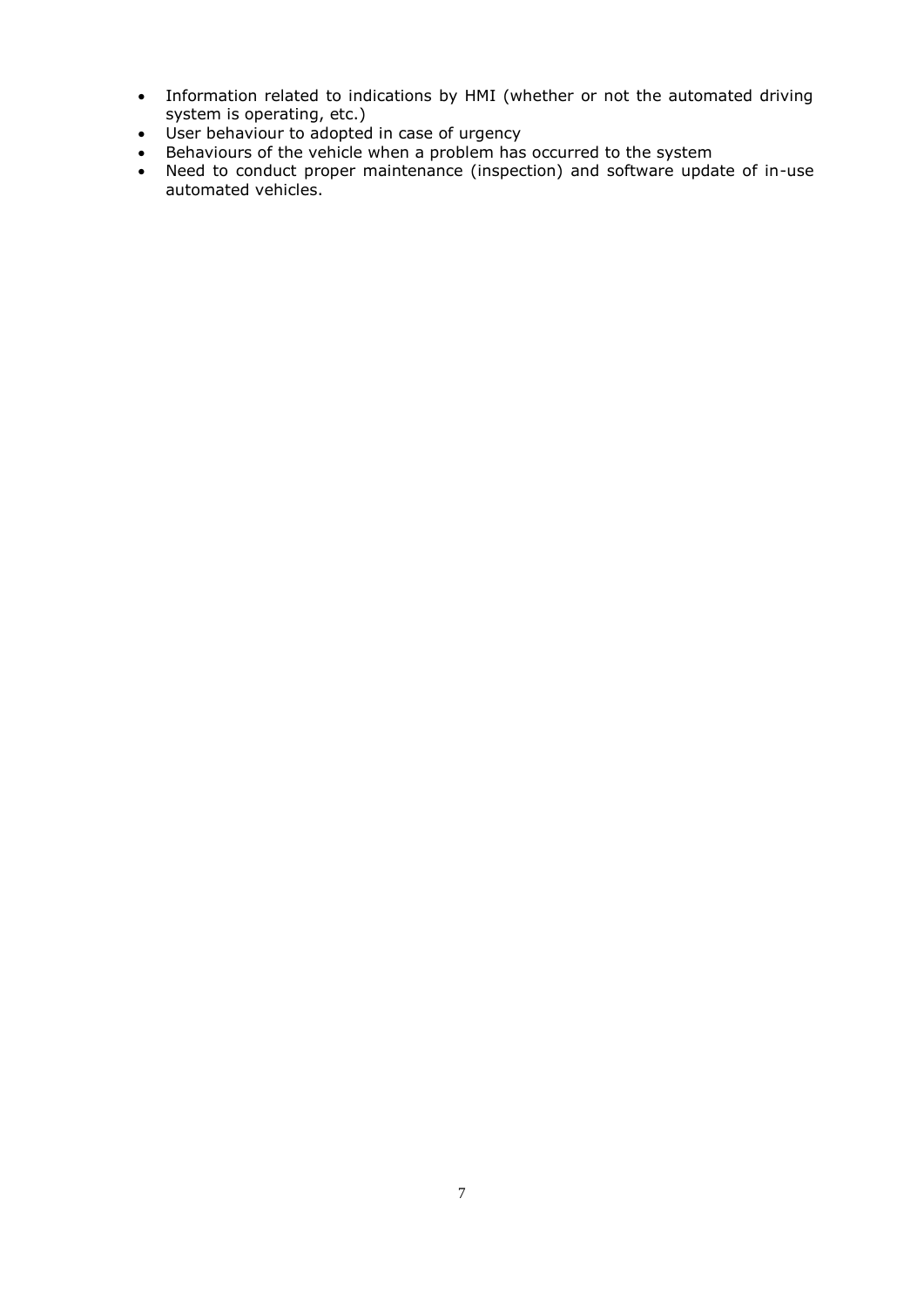#### **ANNEX I: INFORMATION TO BE PROVIDED BY THE VEHICLE MANUFACTURER**

#### **1. SYSTEM PERFORMANCE IN THE AUTOMATED DRIVING MODE**

- a) Automated System Type Definition
- b) Automated Driving Functions
- c) Operational Domain:
	- 1. Speed, road type, country
	- 2. Environment
	- 3. Road Conditions
- d) Basic Performance (e.g. max. lateral acceleration, …)
- e) Tasks other than driving technically enabled by the system

### **A. ENVIRONMENT PERCEPTION**

- a) With respect to operation domain
- b) Lanes / Objects
- c) Redundancy (with respect to system performance)
- d) Sensor monitoring:
	- 1. Plausibility check with respect to misuse
	- 2. Implemented monitoring system or degradation considered.
- e) Connectivity
- f) Maps

### **B. DYNAMIC DRIVING TASK AND INTERACTION WITH OTHER ROAD USERS**

- a) Have a predictable and careful behaviour:
	- 1. Driving in accordance to the speed limits (explicit and implicit)
	- 2. Obeying passing restrictions
	- 3. Adapting the speed of the vehicle to environmental conditions (e.g. rain, fog, curves, hilltops, sun glaring) affecting:
		- Adhesion of the road
		- Viewing distance of the system
	- 4. Keeping the required minimum distance to other road users
	- 5. Rules regarding the preferred lane of travel ("Drive on the rightmost lane")
	- 6. Compliance with relevant country specific traffic rules (respecting road markings and road signs)
- b) React to:
	- 1. Other vehicles within the ego lane or in the neighbouring lanes (e.g. other vehicle cutting into the ego lane, neighbouring vehicle driving too close or across the lane marking)
	- 2. Vulnerable road users (if applicable in the OD)
	- 3. Police and Emergency Vehicles
	- 4. Law enforcement injunctions (police control, compliance with officers' regulations)

# **2. DRIVER INTERACTION**

- a) Activation / Deactivation / Modes (on / off / standby)
- b) Overriding / Human driver priority
- c) Human Machine Interface (HMI):
	- 1. Driver Information (Operation Status, Failure)
	- 2. Optical Warning Signal (type and operation mode)
	- 3. Acoustic / Haptic Warning Signals (type and operation mode)
- d) Driver Presence and Responsiveness Recognition System
- e) Extract of the relevant part of the owner`s manual